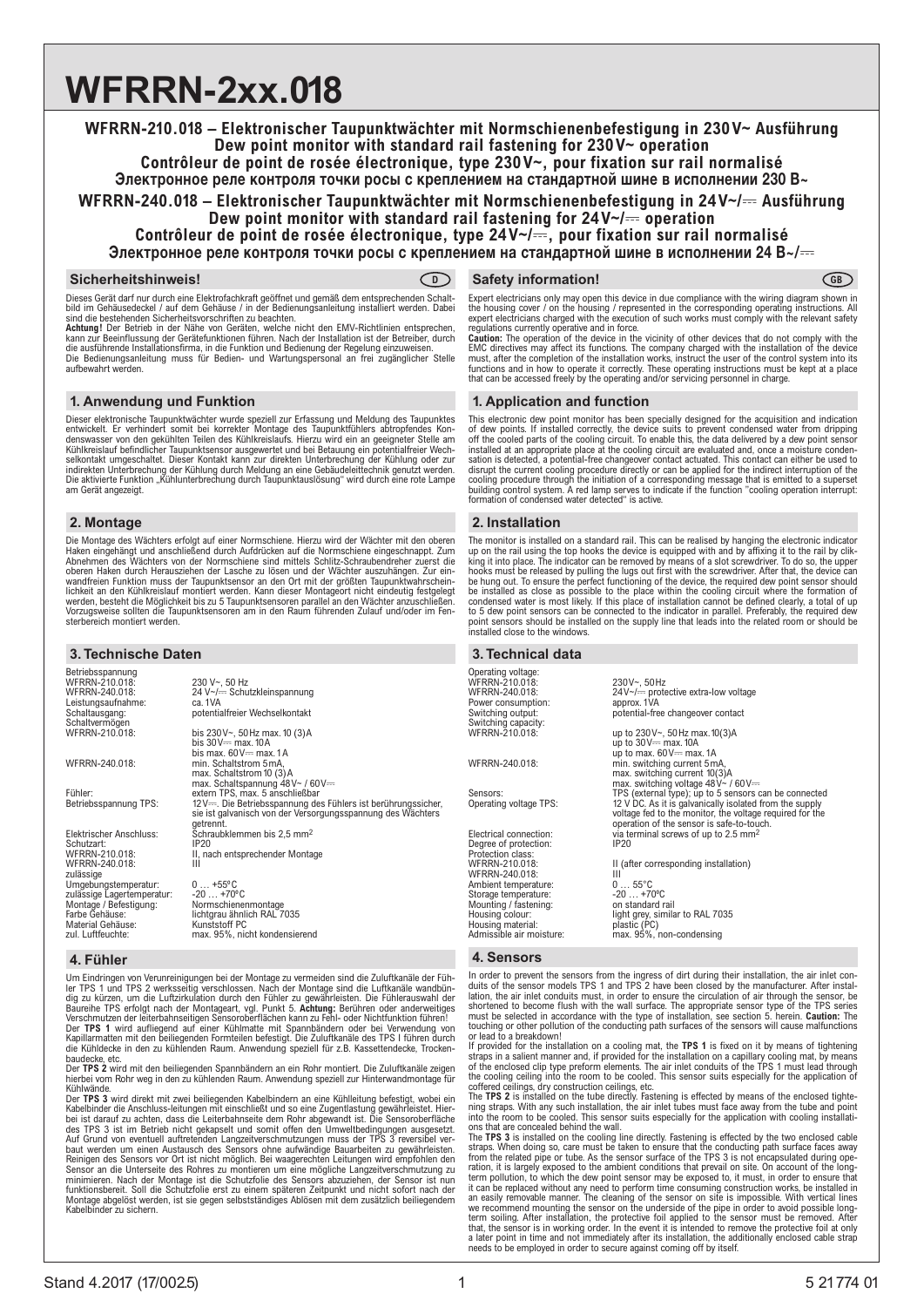

Uniquement des personnes qualifiées en matière d'électricité doivent ouvrir ce dispositif en con-formité avec le schéma des connexions représenté dans le couvercle du boîtier / apposé sur le boîtier / représenté dans les notices d'instructions correspondantes. Tous électriciens spécialisés chargés de l'exécution de tels travaux doivent se conformer aux prescriptions de sécurité actuellement en vigueur s'y rapportant.

**Attention!** L'opération du régulateur dans les environs d'autres dispositifs ne conformant pas<br>aux directives CEM peut affecter son bon fonctionnement. La société chargée de l'installation du<br>dispositif doit, après l'achè son opération correcte. Gardez cette notice d'instructions à un lieu librement accessible pour les opérateurs et hommes de service.

#### **1. Application et fonctionnement**

Le contrôleur de point de rosée décrit dans cette notice d'instructions a été spécialement conçu pour la saisie et l'indication du point de rosée. A condition de l'installation correcte du détecteur du point de condensation, il convient pour prévenir que pas d'eau condensée ne pourra dégoutter des<br>parties réfrigérées du circuit frigorifique. Le dispositif exploite, à cette fin, les données délivrées<br>par un détecteur du p et déclenche la commutation d'un contact à permutation au cas ou il détecte la formation d'une<br>condensation. Ce contact peut être utilisé pour l'interruption du processus de refroidissement ac-<br>tuellement en cours par l'ém

#### **2. Montage**

Le contrôleur de point de rosée est prévu pour l'installation sur un rail normalisé. A cette fin,<br>d'abord accrocher le dispositif au rail normalisé par des crochets supérieurs et l'encliqueter en le<br>pressant sur le rail. P peut être enlevé. Afin de garantir le fonctionnement parfait du dispositif, il faudrait que le détecteur<br>du point de condensation soit installé le plus proche que possible au lieu sur le circuit frigorifique<br>où la formatio correspondante ou bien les installer près des fenêtres.

#### **3. Caractéristiques techniques**

| Tension de service:<br>WFRRN-210.018:<br>WFRRN-240.018:<br>Consommation électrique:<br>Sortie de commutation:<br>Capacité de coupure | 230 V~, 50 Hz<br>24 V~/- tension de sécurité extra réduite<br>env. 1VA<br>contact de permutation libre de potentiel                                                                                                     |
|--------------------------------------------------------------------------------------------------------------------------------------|-------------------------------------------------------------------------------------------------------------------------------------------------------------------------------------------------------------------------|
| WFRRN-210.018:                                                                                                                       | jusqu'à 230V~, 50Hz max. 10 (3)A<br>jusqu'à 30V== max. 10A<br>jusqu'à max. 60V== max. 1A                                                                                                                                |
| WFRRN-240.018:                                                                                                                       | courant de commutation min. 5 mA,<br>courant de commutation max. 10 (3) A<br>tension de commutation max. $48V - 160V =$                                                                                                 |
| Détecteur:<br>Tension de service TPS:                                                                                                | TPS (type externe); j'usqu'à 5 détecteurs peuvent être branchés<br>12V—. La tension de service du détecteur peut être touchée sans<br>danger; elle est galvaniquement isolée de la tension de service du<br>contrôleur. |
| Raccordement électrique:                                                                                                             | au moyen de bornes à vis de jusqu'à 2,5 mm <sup>2</sup>                                                                                                                                                                 |
| Type de protection:                                                                                                                  | IP20                                                                                                                                                                                                                    |
| WFRRN-210.018:<br>WFRRN-240.018:                                                                                                     | II (après l'installation conforme)<br>Ш                                                                                                                                                                                 |
| zulässige                                                                                                                            |                                                                                                                                                                                                                         |
| Température ambiante:                                                                                                                | $0+55$ °C                                                                                                                                                                                                               |
| Température de stockage:                                                                                                             | $-20$ $+70^{\circ}$ C                                                                                                                                                                                                   |
| Montage / fixation:                                                                                                                  | sur rail normalisé                                                                                                                                                                                                      |
| Couleur du boîtier:                                                                                                                  | gis claire, similaire à RAL 7035                                                                                                                                                                                        |
| Matériau du boîtier:                                                                                                                 | en plastique (PC)                                                                                                                                                                                                       |
| Degré de l'humidité<br>d'air admissible:                                                                                             | max. 95%, pas condensant                                                                                                                                                                                                |

#### **4. Détecteurs**

Pour empêcher la pénétration de salissures pendant leur montage, les conduits d'amenée d'air des<br>détecteurs TPS 1 et TPS 2 ont été fermés à l'usine. Pour assurer la bonne circulation de l'air au<br>travers du détecteur, les montage est décisive pour la sélection des types de détecteurs convenables de la série TPS (voir<br>chapitre 5). **Attention:** Touchant les surfaces des conducteurs imprimés du détecteur du point de<br>condensation de même que de

ou à une défaillance du détecteur!<br>L'installation du **TPS 1** se fait directement sur un tapis de refroidissement au moyen des bandes<br>de serrage ou, en cas de l'utilisation de tapis capillaires, à l'aide des éléments préfor ment fournis avec le détecteur. Les conduits d'amenée d'air du TPS 1 passent au travers du pla-<br>fond de réfroidissement dans la chambre ou salle à refroidir. Particulièrement recommandé pour<br>l'utilisation avec, par exemp

L'installation du **TPS 2** se fait directement sur la conduite concernée au moyen des bandes de<br>serrage également livrées avec celui-ci. Lors d'une telle installation, il faut faire attention à ce que<br>les conduits d'amenée dans la chambre ou salle à refroidir. Particulièrement recommandé pour le montage derrière des

murs de refroidissement. L'installation du **TPS 3** se fait directement sur la conduite frigorifique concernée au moyen des deux colliers serre-câble également livrés avec celui-ci. Lors d'une telle installation, il faut faire<br>attention à ce qu'un des colliers serre-câble comprenne également les câbles de raccordement<br>comme décharge de traction à ce que la face des conducteurs imprimés détourne de la conduite concernée. Par raison du fait<br>qu'il n'est encapsulé, le TPS 3 est, pendant le temps de son exploitation, exposé aux conditions<br>ambiantes qui dominent sur le durée, conseillé d'installer le détecteur sur la face inférieure de celles-ci. L'installation du détecteur<br>une fois achevée, enlever le film de protection appliqué sur le détecteur. Le détecteur est mainte-<br>nant prêt à fon fourni avec le détecteur

#### **Consigne de sécurité! F Указание по безопасности!**

Только специалисту-электрику разрешается открывать данное устройство и осуществлять<br>его установку согласно соответствующей схеме соединений на крышке корпуса / корпусе<br>/ в руководстве по эксплуатации. При этом должны выпо .<br>ики безопасности.

**RUS**

**Внимание!** Эксплуатация вблизи устройств, не соответствующих директивам по ЭМС,<br>может привести к нарушению функционирования устройства. Фирма, осуществившая установку устройства, проводит затем инструктаж персонала эксплуатационной организации<br>по вопросам функционирования и обслуживания терморегулятора. Руководство по<br>эксплуатации должно храниться в месте, легко специалистов по техобслуживанию.

#### 1. Применение и принцип действия

Это электронное реле контроля точки росы разработано специально для регистрации и сигнализации точки росы. При правильном монтаже датчика определения точки росы он предотвращает стекание конденсата с охлаждаемых частей контура системы охлаждения. Для этого обрабатываются показания находящегося в соответствующем месте контура<br>системы охлаждения датчика определения точки росы, и при выпадении росы происходит<br>переключение беспотенциального переключающего контакта. использовать для непосредственного прерывания охлаждения или косвенного прерывания<br>охлаждения путем выдачи сигнала автоматизированной системе управления зданием.<br>Активированная функция прерывания охлаждения отключе красной лампочкой на приборе.

#### 2. Монтаж

Pa<sub>6</sub><br>WF

Сте<br>Кла<br>WF

Монтаж реле контроля осуществляется на стандартной шине. Для этого реле контроля подвешивают за верхние крючки и затем защелкивают нажатием на стандартную шину. Для снятия реле контроля со стандартной шины сначала надо шлицевой отверткой ослабить верхние крючки путем извлечения накладки, после чего снять реле контроля. Для обеспечения бесперебойного функционирования датчик определения точки росы необходимо установить в месте контура системы охлаждения с самой большой вероятностью точки росы. Если нельзя однозначно определить такое место монтажа, существует возможность параллельного подключения к реле контрооля до 5 датчиков определения точки росы. Предпочтительно устанавливать датчики определения точки росы на вводе в помещение и/ или в области окна.

#### 3. Технические характеристики

| Рабочее напряжение                           |                                                                              |
|----------------------------------------------|------------------------------------------------------------------------------|
| WFRRN-210.018:                               | $230 B2$ , 50 $\Gamma$                                                       |
| WFRRN-240.018:                               | 24 В~/=, безопасное сверхнизкое напряжение                                   |
| Потребляемая мощность:                       | ок. 1 ВА                                                                     |
| Коммутационный выход:                        | беспотенциальный переключающий контакт                                       |
| Коммутационная способность<br>WFRRN-210.018: | до 230 В~, 50 Гц макс. 10 (3) А                                              |
|                                              | до 30 В- макс. 10 А                                                          |
|                                              | до макс. 60 В— макс. 1 А                                                     |
| WFRRN-240.018:                               | мин коммутационный ток 5 мА,                                                 |
|                                              | макс. коммутационный ток 10 (3) А                                            |
|                                              | макс. коммутационное напряжение 48 В~ / 60 В==                               |
| Датчики:                                     | внутренние TPS, можно подключать не более 5 шт.                              |
| Рабочее напряжение TPS:                      | 12 V- В Рабочее напряжение датчика защищено от                               |
|                                              | прикосновения, оно имеет гальваническую развязку с                           |
|                                              | напряжением питания реле контроля.<br>винтовые клеммы до 2,5 мм <sup>2</sup> |
| Электрические разъемы:<br>Степень защиты:    | IP20                                                                         |
| Класс защиты                                 |                                                                              |
| WFRRN-210.018:                               | II, после соответствующего монтажа                                           |
| WFRRN-240.018:                               | Ш                                                                            |
| Температура окружающей среды: 0  55°С        |                                                                              |
| Температура хранения:                        | $-20+70$ °C                                                                  |
| Монтаж / крепление:                          | монтаж на стандартной шине                                                   |
| Цвет корпуса:                                | светло-серый, аналогично RAL 7035                                            |
| Материал корпуса:                            | пластмасса (РС)                                                              |
| Допустимая влажность воздуха:                | макс. 95 %, без образования конденсата                                       |

## 4. Датчики

Во избежание проникновения загрязнений при монтаже воздухоподводящие каналы датчиков TPS 1 и TPS 2 закрыты на заводе. После монтажа следует укоротить воздушные каналы<br>заподлицо со стеной, чтобы обеспечить циркуляцию воздуха через датчик. Выбор датчика<br>серии TPS осуществляется по способу монтажа, см. пункт

привести к сбою или отказу!<br>**TPS 1** укладывается на охлаждающий мат и закрепляется стяжными хомутами, а в случае<br>применения капиллярных матов – прилагаемыми фасонными деталями. Воздухоподводящие каналы TPS I проведены через охлаждающий потолок в охлаждаемое помещение.<br>Используется специально, например, для кессонных потолков, гипсокартонных потолков т.д.<br>**TPS 2** монтируется с помощью прилагаемых стяжных хомутов н

**TPS 3** закрепляется двумя прилагаемыми кабельными бандажами непосредственно<br>на охлаждающем трубопроводе, причем один из кабельных бандажей охватывает<br>соединительные линии и таким образом обеспечивает разгрузку от натяжен быть установлен поворотным, чтобы обеспечивалась замена датчика без трудоемких<br>строительных работ. Очистка датчика на месте невозможна. При горизонтальных<br>трубопроводах рекомендуется установить датчик на нижней стороне тр дополнительно кабельным бандажом, чтобы предохранить от самостоятельного отставания.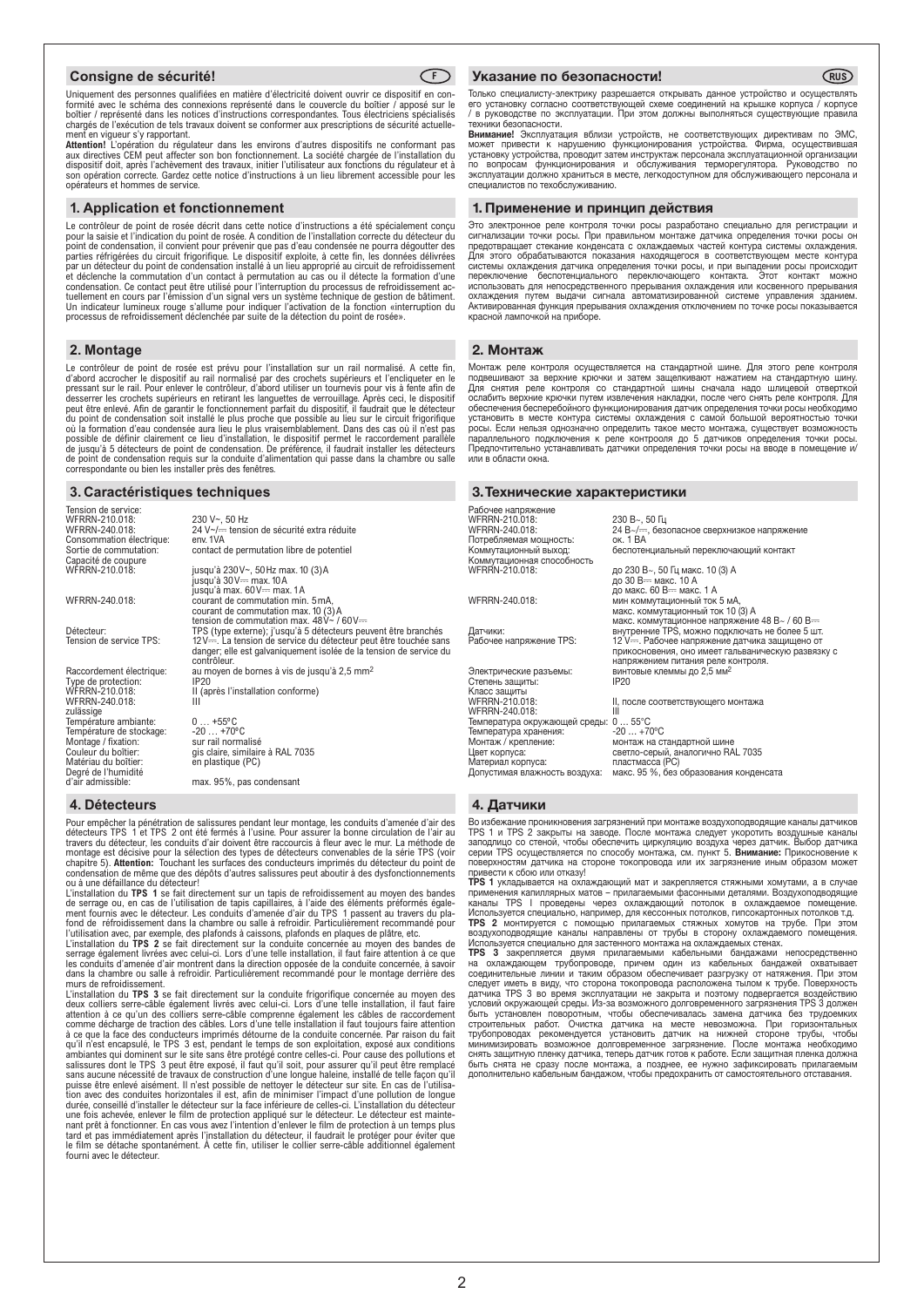# **5. Sensoren TPS 1, TPS 2 und TPS 3 / Sensors TPS 1, TPS 2 and TPS 3 / Détecteurs types TPS 1, TPS 2 et TPS 3 /**  Датчики TPS 1, TPS 2 и TPS 3

Funktionsprinzip / Operating principle / Principe de fonctionnement / Принцип действия



Formteil / Clip type preform element / Élément préformé / Фасонная деталь

Kühldecken-Kapillarrohre / Capillary tubes used with cooling ceilings / Tubes capillaires pour plafonds de refroidissement / Капиллярные трубы охлаждающего потолка

Kühltemperaturerfassung / cooling temperature detection / Saisie de la température de refroidissement / Регистрация температуры охлаждения

Zirkulation der Raumluft / Air circulation in rooms / Circulation de l'air ambiante / Циркуляция воздуха помещения

**Typ TPS 1:** Zur Montage auf der Kühlmatte aufliegend, befestigt mit Spannband oder beiliegendem Formteil, Zuluftkanäle tauchen durch die Kühlmatte hindurch, z.B. Kassettendecke, Trockenbaudecke. Type TPS 1: For installation salient on the cooling mat. Fastening is effected either via tightening strap or by means of the clip type preform element also supplied with it (air inlet conduits going<br>through the cooling ma

**Type TPS 1:** Prévu pour être installé après l'avoir placé sur le tapis de refroidissement. La fixation se fait au moyen de la bande de serrage ou de l'élément préformé également fourni avec le détecteur. (Les conduits d'amenée d'air passent au travers du tapis de refroidissement, comme cela peut être le cas avec des plafonds à caissons ou en plaques de plâtre.) Тип TPS 1: Для монтажа укладывается на охлаждающий мат, закрепляется стяжным хомутом или прилагаемой фасонной деталью, воздухоподводящие каналы проходят через охлаждающий мат, например, кессонный потолок, гипсокартонный потолок.

Spannband / Tightening strap / Bande de serrage / Стяжной хомут

Fühlergehäuse / Sensor housing / Boîtier du détecteur / Корпус датчика

Sensor / Sensor / Détecteur / Датчик

Kühldecken-Kapillarrohr / Capillary tubes used with cooling ceilings / Tubes capillaires pour plafonds de refroidissement / Капиллярная труба охлаждающего потолка

Deckenplatte / Ceiling plates / Plaque de recouvrement pour montage plafonnier / Потолочная плита evtl. Putz / possibly plaster / éventuellement crépi / Возможная штукатурка

- Trennstelle nach Installation (bündig mit Deckenabschluss) / Point of separation after installation (flush
- with ceiling outlet) / Point de coupure après l'installation (à fleur avec le plafond) / Место разделения после установки (заподлицо с потолком)
- Zuluftkanal / Air inlet conduit / Conduit d'amenée d'air / Воздухоподводящий канал
- zu kühlender Raum / Room to be cooled / Chambre à refroidir / Охлаждаемое помещение

**Typ TPS 2:** Zur Montage am Rohr, befestigt mit Spannband, Zuluftkanäle führen auf der dem Rohr abgewendeten Seite durch den Putz in den zu kühlenden Raum, z.B. Hinterwandmontage. Type TPS 2: For installation at the tube. Fastening is effected by means of a tightening strap. Opposite to the tube side, the air inlet conduits pass through the plaster into the room to be cooled, as may be the case with installations concealed behind the wall.

**Type TPS 2:** Pour l'installation directement sur la conduite concernée. La fixation se fait au moyen de la bande de serrage fournis avec le détecteur. (Les conduits d'amenée d'air passent, sur la face opposée de la conduite, au travers du crépi dans la chambre ou salle à refroidir, comme par exemple en cas du montage derrière le mur.) **Тип TPS 2:** Для монтажа на трубе, закрепляется стяжным хомутом, воздухоподводящие каналы направляются на тыльной по отношению к трубе стороне через штукатрку в охлаждаемое<br>помещение, например, застенный монтаж.



**Typ TPS 3 Type TPS 3 Type TPS 3** Тип TPS 3



**Achtung!** Sensoroberfläche darf nicht berührt werden. Schutzfolie nach der Montage abziehen. **Caution!** The sensor surface must not be touched.

Always make sure to remove the protective foil after installation. **Attention!** Faire attention à ne pas toucher la surface du détecteur. S'assurer d'enlever le film de protection après le montage.<br>**Внимание!** Нельзя прикасаться к поверхности датчика. После<br>монтажа снять защитную пленку.